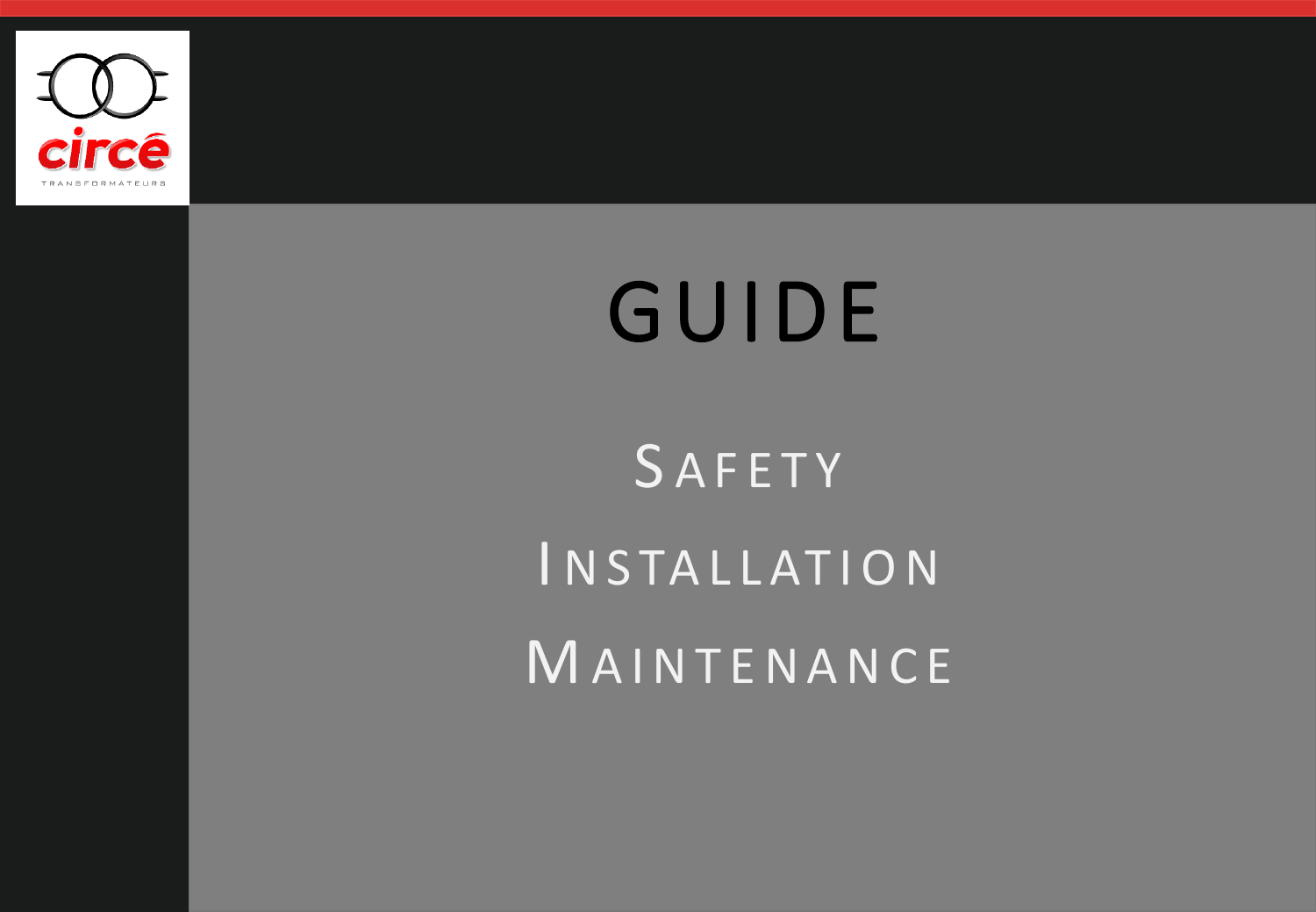### TABLE OF CONTENTS



| I-Safety        | P. 3 |
|-----------------|------|
| II-Installation | P. 4 |

III- Maintenance P. 6

**!**

*Please note that this document is provided for information purposes only. It is the Customer's responsibility to follow all applicable norms on safety, installation and maintenance in relation to our products.*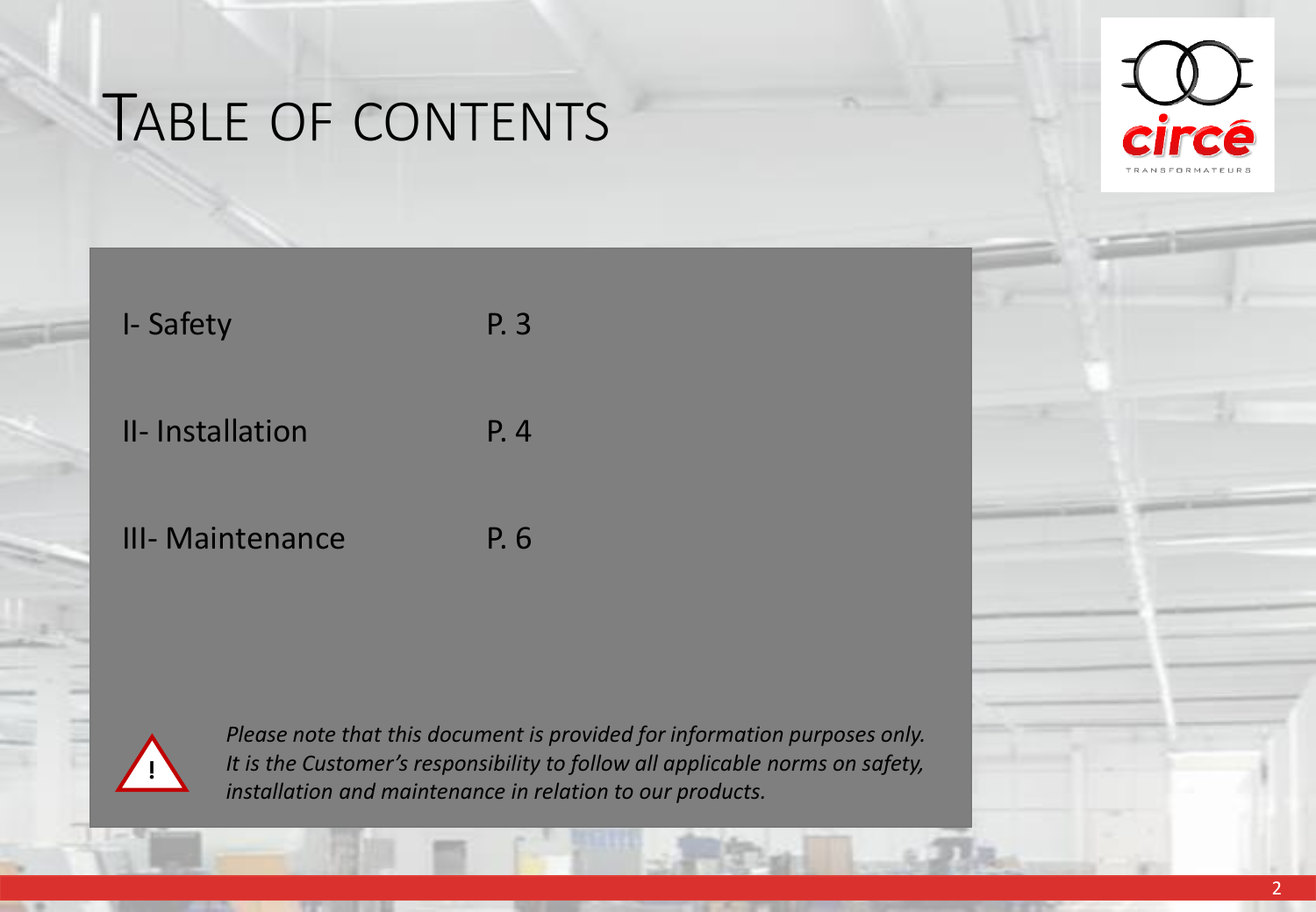

### Electrical authorisations

I- SAFETY

■ In order to avoid any dangerous procedures and to protect the health of everyone, only qualified staff with a BR, BC/B1 electrical authorisation shall handle our products.



#### Did you know?

It is generally recommended to refresh your electrical clearance every 3 years.

#### Norms

- The French Norm NF C18-510 standard of January 2012 defines all electrical hazard prevention requirements for the prevention of electrical risk for all electrical operations and installations in an electrical environment.
- It contains all information on:
	- o Protection of workers against electrical risk
	- o Implementation and use of work and personal protection equipment
	- o Overall risk assessment approach

*For further details, do not hesitate to contact the Afnor organism or look at its website [www.afnor.org/en.](http://www.afnor.org/en)*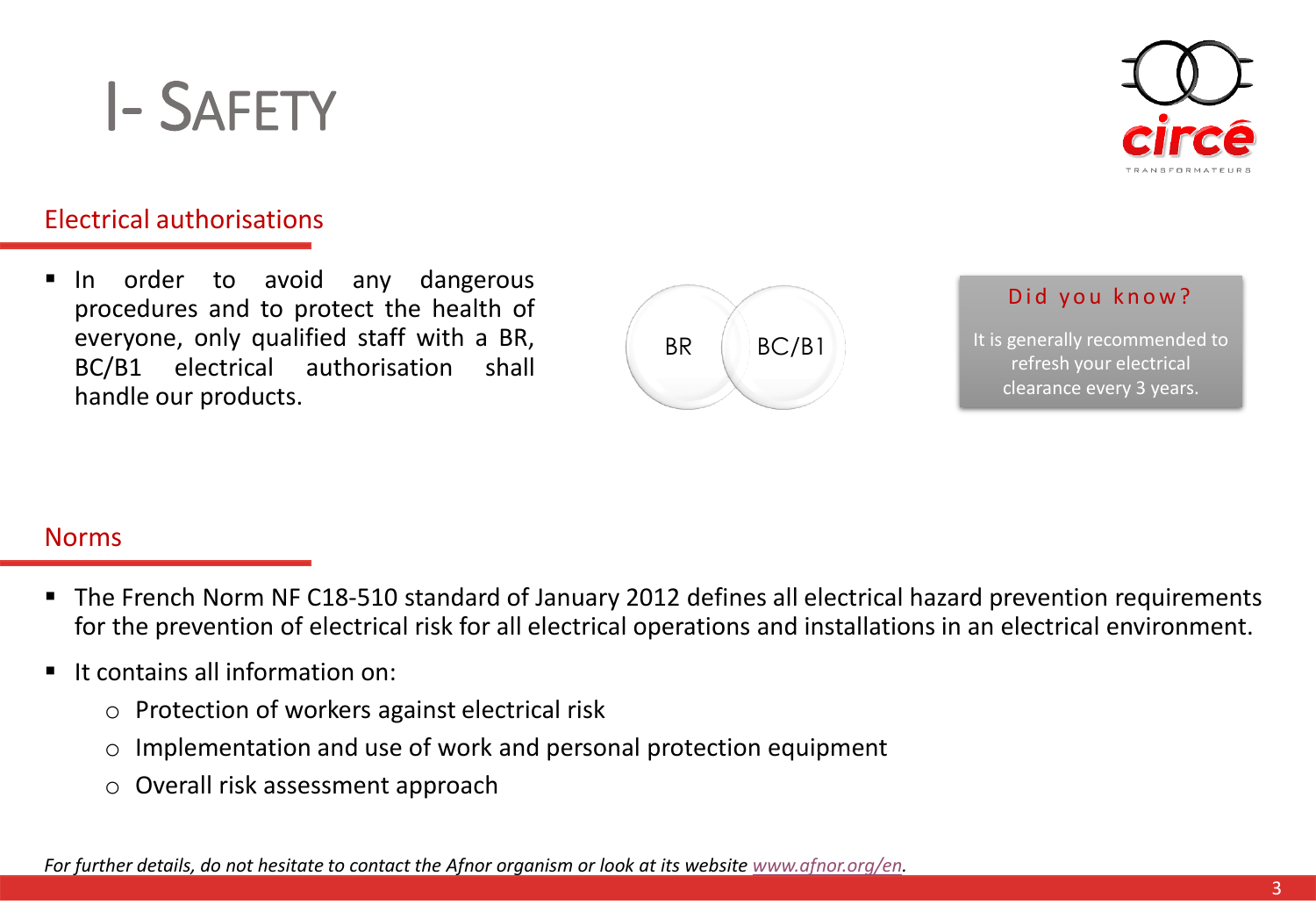### II- INSTALLATION



#### Precautionary measures

2

3

4

5

1

■ Choose the right location for your product

The product shall be implemented in a clean and dry place

The ambient temperature at the location of the product shall be in accordance with the associated standard or the product specification

The location shall enable air circulation around the device to facilitate ventilation of the device (at least 20 cm between the product and any obstacle)

The location must be large enough to facilitate maintenance of the product

The location must contain a source of power to operate the device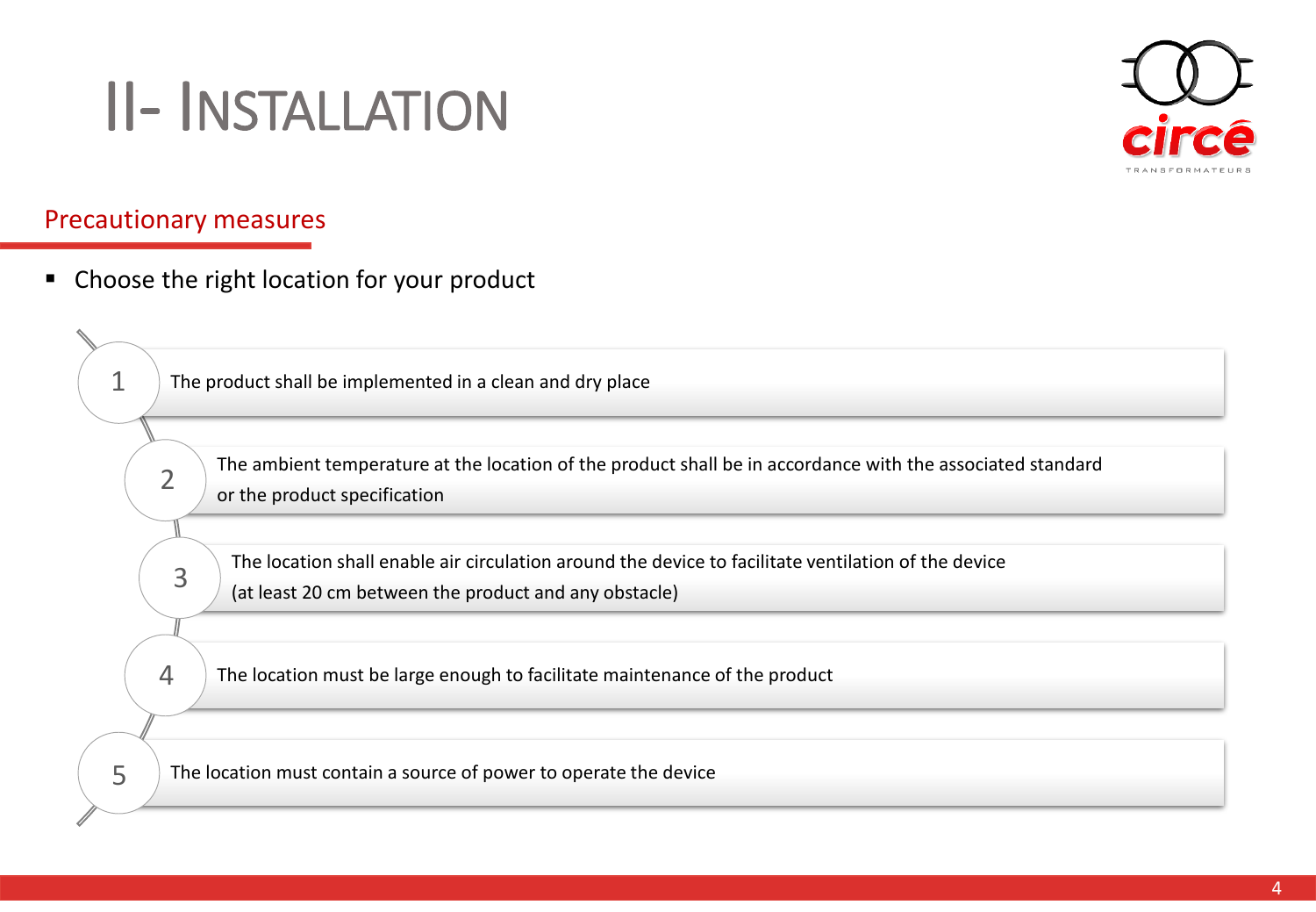## II- INSTALLATION



### Product installation

2

5

■ This operation must be carried out by skilled persons qualified to perform this task. Safety equipment must be worn.

Complete unpacking of the product 1

> Verification of the absence of voltage in the upstream circuit (at the Low-Voltage board and at the connection device)

Wiring of the device so that it is ready to be powered up 3

#### Switching on the product 4

Checking the operational status of the product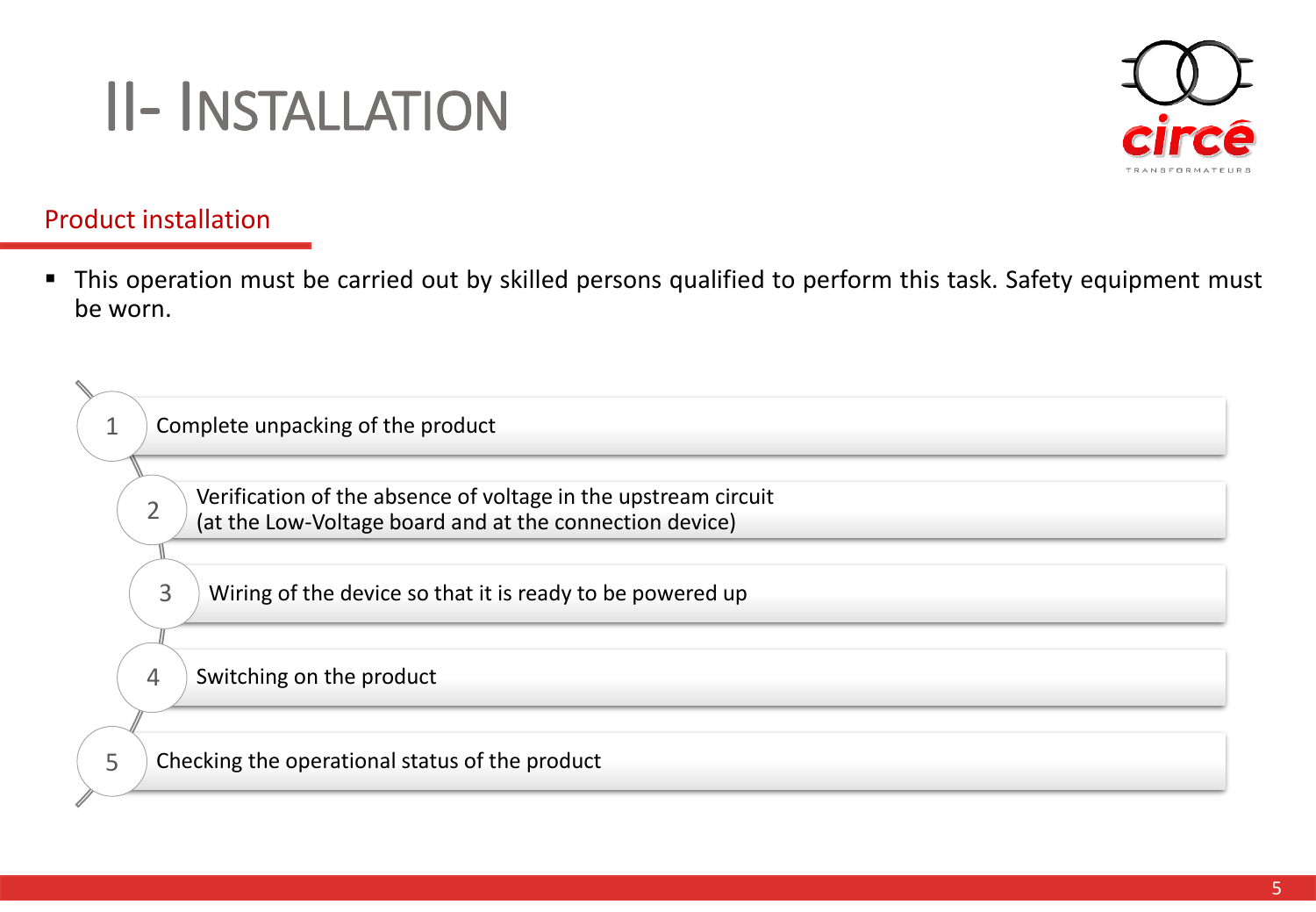## III- MAINTENANCE



#### Preventive maintenance

- In order to best maintain our products, it is recommended to perform preventive maintenance once every 6 months or more if necessary.
	- **1. Precautions**
		- Turn off the power
		- Check with a voltmeter that the power is off



#### **2. Preventive maintenance**

- Remove dust from the product
- Check tightening to the required torque
- **3. Reactivation**
	- Turn on the power
	- Verify that all phases are working

*Preventive maintenance can be carried out on all of our products*





Transformers

DC Power supplies





Systems